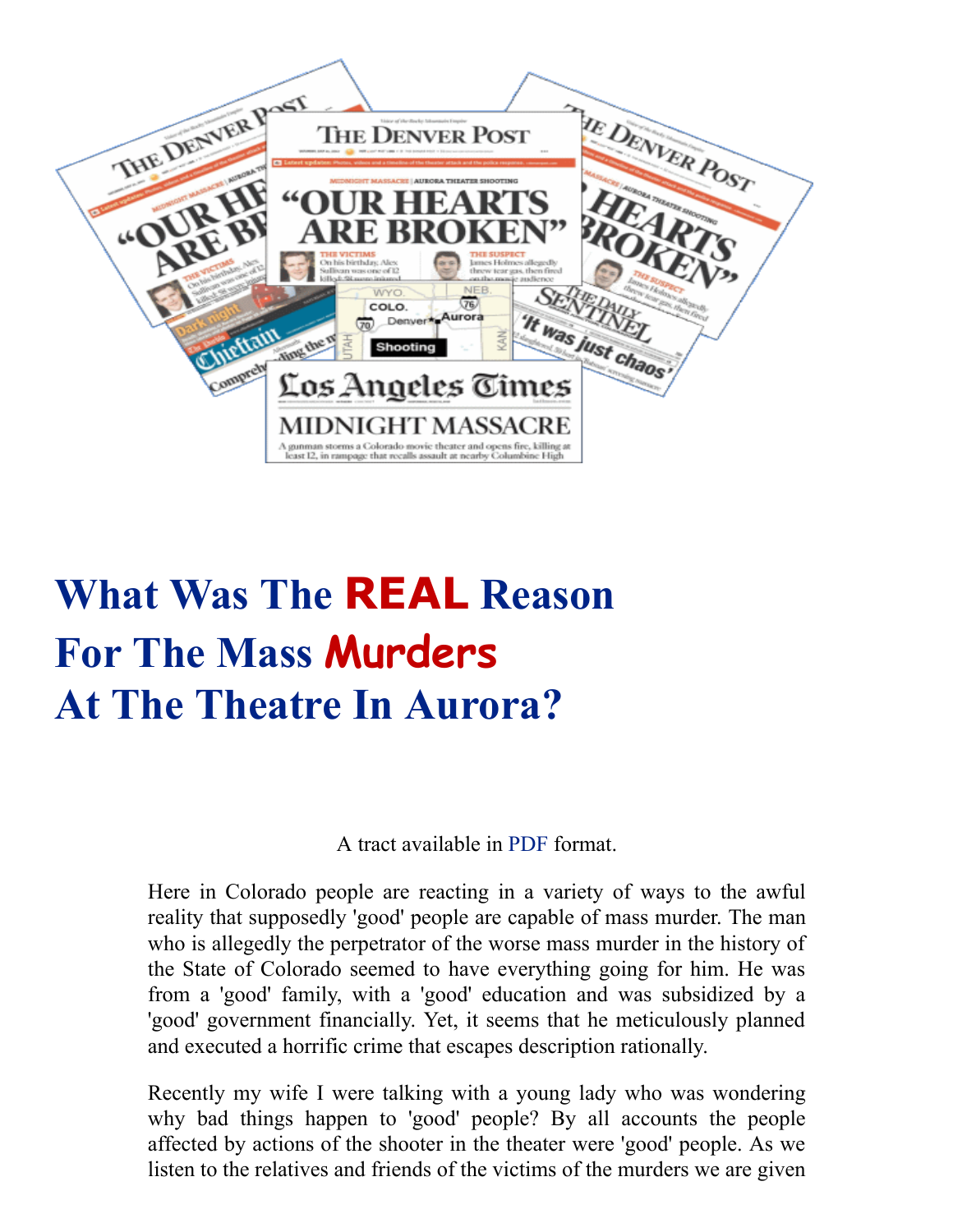descriptions of the victims that are very similar - the people struck down were all 'good' people who were innocent and didn't deserve what they received.

As usual the liberal politicians are blaming the gun lobby for creating a climate where guns are tolerated and even promoted. One liberal after another is calling for more and stricter gun control laws while completely and deliberately ignoring the facts that contradict their blathering. The theatre was a "gun-free zone." No doubt the killer felt safe doing what he did, knowing that, most probably, no one had a gun to stop him. It is not the presence of guns that is the problem; it is the presence of evil in the lives and actions of people.

And as usual very few people really understand why the killer did what he did. The motivation behind this act of violence, as one pundit stated, may never be understood. Even so-called 'conservative commentators' are having trouble understanding why this man did what he did. You may also be struggling with the reason why, unless of course you have a Biblical world view. Evangelist Ray Comfort revealed a truly Biblical perspective on the events of the past few days. In his words which can be found on www.wnd.com, "*…in a world without God, mass murder would be normal.*"

He is absolutely correct. Some of the most awful, wicked, sinful acts of man have been done by seemingly 'good' people. Mankind has a problem. Man's heart is desperately wicked. God used the Prophet Jeremiah to say it this way,

## *The heart is deceitful above all things, and desperately wicked: who can know it?* **Jeremiah 17:9**

Jesus Christ the Lord of all Creation said in **Matthew 15:19, "***For out of the heart proceed evil thoughts, murders, adulteries, fornications, thefts, false witness, blasphemies:…***"**

Mr. Comfort goes on to say in his excellent article, "*We have turned our backs on God, and given Him lip-service by maintaining a belief in His existence and at the same time embracing that which is abhorrent to Him; things such as homosexual marriage, abortion, adultery, fornication, pornography, lying, theft and blasphemy.*" said Comfort. "*Few have any fear of God, which the Bible says is the 'beginning' of wisdom. A wise man once said, 'Most I fear God. Next I fear him who fears Him not.' When someone doesn't fear God, they give themselves to evil. This was clearly the case in the latest mass murder.*"

In the International Standard Bible Encyclopedia, atheism is defined as having four principal "heads" or definitions. Classical, Philosophic,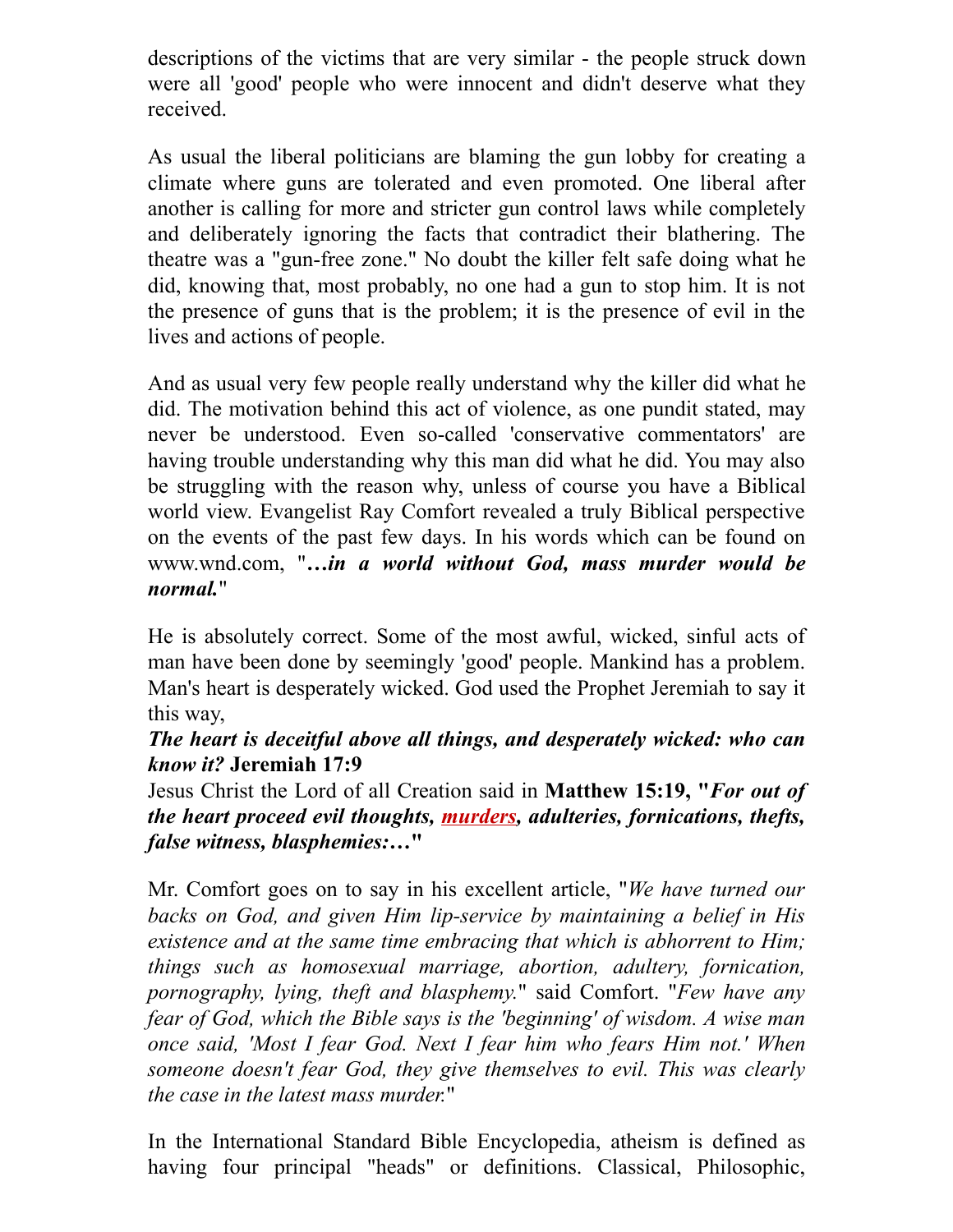Dogmatic, and Practical. Mr. Comfort, in his statement listed above describes the "*Practical Atheist*." This is a person who gives God "lip service", but lives his or her life without any deference or regard to the God of the Bible. Why do they do this? They have a heart problem.

One of the greatest messages that I have ever heard was preached by an old time evangelist named Lester Roloff... It is entitled, 'Dr. Law or Dr. Grace." It may be accessed on our **[Audio](http://opbm.org/audio.html) page**. It is a classic dissertation on the heart problem of mankind. According to this message by Brother Roloff, man needs a "*heart operation*." He is exactly right, and only "Dr. Grace", the Lord Jesus Christ, is able to perform that operation.

The heart problem that we have in our country extends to the highest levels of government and throughout every facet of our society. Hollywood, Washington D.C., Colleges, schools of all grades, many churches, and indeed every corner of society, have, in effect kicked God out of their lives. God recorded something similar in the history of the nation of Israel, **"***But my people would not hearken to my voice; and Israel would none of me. So I gave them up unto their own hearts' lust: and they walked in their own counsels.***" Psalm 81:11-12**

So today, America has decided at the highest level, not to "*hearken*" to the word of God, and when a people or a nation says, "NO" to God, He gives them up and lets them walk in their "*own counsels*." For many years now the leaders and people of America have told God no prayer, no Bible, and NO! GOD.**Psalm 14:1**. And, as happened to Israel, so it is happening to America today. We can expect more and more of these awful events to occur as people run from and ignore the presence of God in their lives.

## **Jeremiah 7:24** *But they hearkened not, nor inclined their ear, but walked in the counsels and in the imagination of their evil heart, and went backward, and not forward.*

Jeremiah was the Prophet of Israel that foretold Israel's doom if they did not repent. They did not and things went from bad to worse. Eventually God gave them up and let the heathen have their way with them. God tells us that if we do not listen to Him and His word, the same thing will happen to us.

What is the answer? Evangelist Comfort in his article says, "*The only answer is the Gospel,– Christians must share their faith in obedience to the Great Commission, because we are only seeing the fruit of sin this side of death. There's another side, and it's on what many call 'the other side.' There's a very real Hell after death for anyone who dies in sin. Yet God is rich in mercy and has provided a Savior. All who repent and trust in Him not only find everlasting life, but they no longer give themselves to evil by*